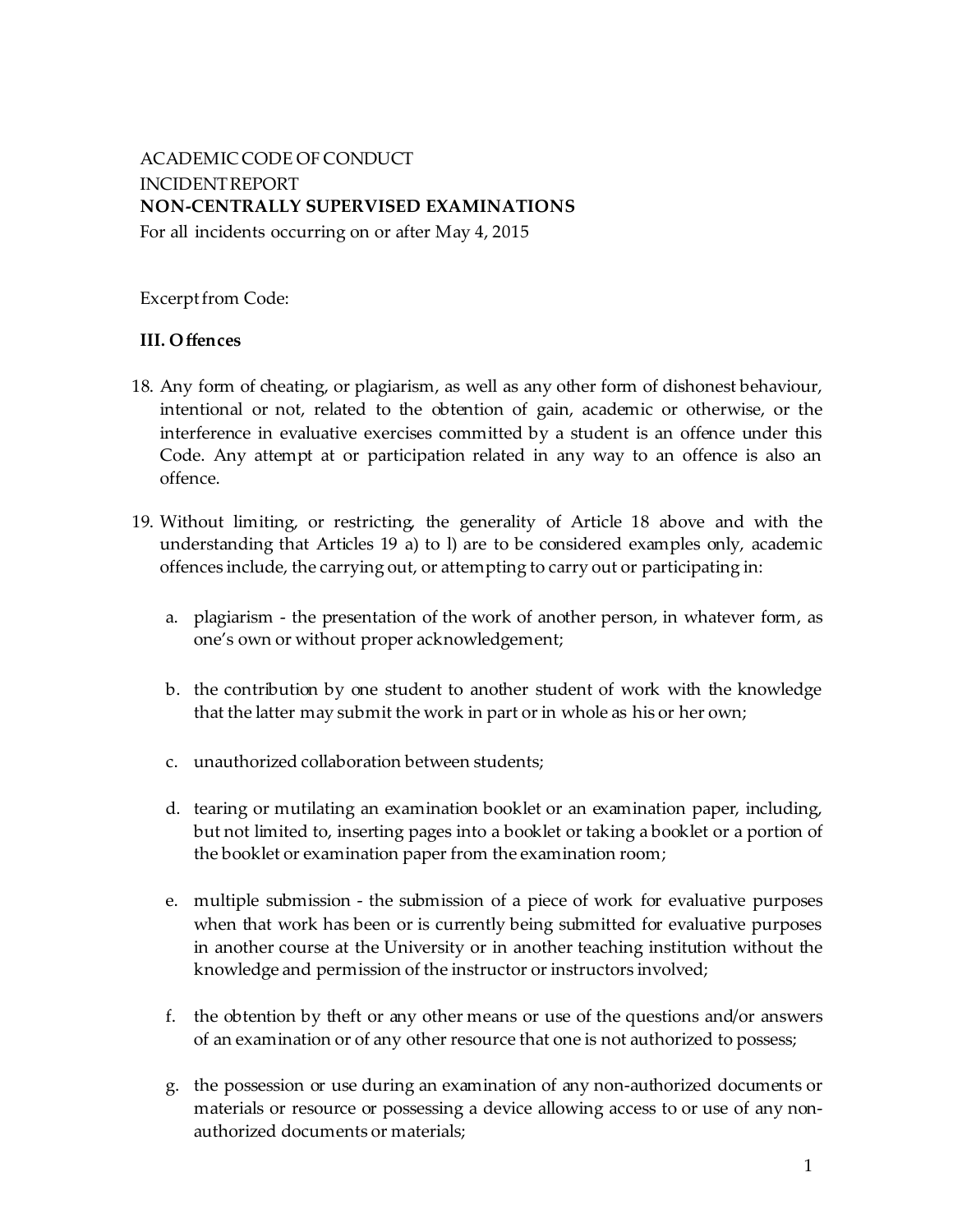- h. the use of another person's examination during an examination;
- i. communication with anyone other than an invigilator during an examination or the obtention of any non-authorized assistance during an examination;
- j. impersonation assuming the identity of another person or having another person assume one's own identity;
- k. the falsification of a document, in particular a document transmitted to the University or a document of the University, whether transmitted or not to a third party, whatever the circumstances;
- l. the falsification or fabrication of a fact or data or a reference to a source in a work.

## **IV. Procedures**

### **General Provisions Governing Evaluative Exercises**

- 26. It is the responsibility of members of the University to uphold academic integrity. As such, any member of the University who has reasonable grounds to believe that a student has committed an offence pursuant to this Academic Code of Conduct will promptly report his or her findings to the appropriate authority as defined in Articles 29 to 31 or 35 to 36 of this Academic Code of Conduct.
- 27. A member of the University who identifies the alleged academic misconduct may not, on his or her own authority, impose a sanction upon a student. Rather, alleged offences shall be handled only as set forth in this Academic Code of Conduct.
- 28. Every examination paper shall expressly list the materials and equipment that a student is permitted to have and use during the examination and shall indicate any special conditions relating to the examination.
- 29. An instructor, supervisor, re-evaluator or administrator who, in the course of grading a student's work or through any other means, has reasonable grounds to believe that a student has committed an offence pursuant to this Academic Code of Conduct shall complete an Academic Code of Conduct Incident Report ("Incident Report"), see Appendix A. The instructor, supervisor, re-evaluator or administrator shall forward the Incident Report to the Dean.
- 30. A Teaching Assistant who, in the course of grading a student's work or through any other means, has reasonable grounds to believe that a student studying or working under his or her direction has committed an offence pursuant to this Academic Code of Conduct shall inform the instructor of the course within which the alleged offence occurred. If the instructor believes that there are reasonable grounds to support that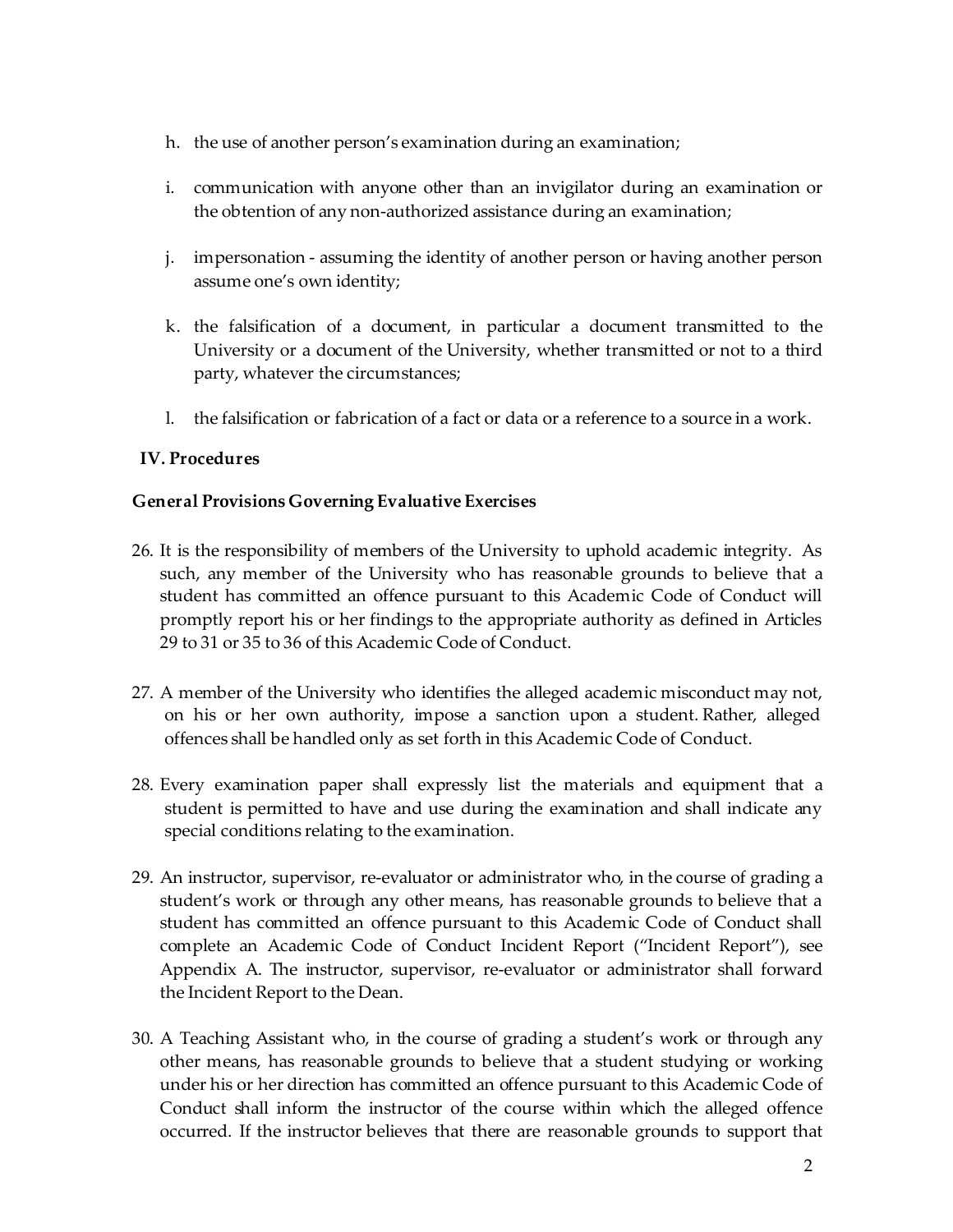such alleged offence occurred, the instructor shall forward the Incident Report to the Dean.

31. Should a person other than an instructor, a supervisor, a re-evaluator, an administrator, a Teaching Assistant or an invigilator of a centrally supervised examination have reasonable grounds to believe that a student has committed an offence, he/she may report his or her findings to the Department Chair, or equivalent. If the Chair, or equivalent, finds that there are reasonable grounds, he/she shall complete an Incident Report. The Chair or equivalent shall forward the Incident Report to the Dean.

#### **Other Examinations**

36. Where an examination is not supervised by the Office of the Registrar or where another central supervisory function is not available to deal with allegations of offences related to examinations, a student who is suspected of an academic offence during an examination shall be so informed by the individual invigilating the exam and may be required to leave the examination area immediately. The procedures for completing and filing an Incident Report shall be those set forth at Articles 29 to 31 above.

### **Complete this section if the offence concerns a non-centrally supervised examination:**

- 1. Name and ID number of student: \_\_\_\_\_\_\_\_\_\_\_\_\_\_\_\_\_\_\_\_\_\_\_\_\_\_\_\_\_\_\_\_\_\_\_\_\_\_\_\_\_
- 2. Date of offence: \_\_\_\_\_\_\_\_\_\_\_\_\_\_\_\_\_\_\_\_\_\_\_\_\_\_\_\_\_\_\_\_\_\_\_\_\_\_\_\_\_\_\_\_\_\_\_\_\_\_\_\_\_\_\_
- 3. Location of examination: \_\_\_\_\_\_\_\_\_\_\_\_\_\_\_\_\_\_\_\_\_\_\_\_\_\_\_\_\_\_\_\_\_\_\_\_\_\_\_\_\_\_\_\_\_\_\_\_\_
- 4. Course and number: \_\_\_\_\_\_\_\_\_\_\_\_\_\_\_\_\_\_\_\_\_\_\_\_\_\_\_\_\_\_\_\_\_\_\_\_\_\_\_\_\_\_\_\_\_\_\_\_\_\_\_\_
- 5. Description of offence (Please annex any documentation and highlight as clearly as possible all relevant passages):

\_\_\_\_\_\_\_\_\_\_\_\_\_\_\_\_\_\_\_\_\_\_\_\_\_\_\_\_\_\_\_\_\_\_\_\_\_\_\_\_\_\_\_\_\_\_\_\_\_\_\_\_\_\_\_\_\_\_\_\_\_\_\_\_\_\_\_\_\_\_\_\_

\_\_\_\_\_\_\_\_\_\_\_\_\_\_\_\_\_\_\_\_\_\_\_\_\_\_\_\_\_\_\_\_\_\_\_\_\_\_\_\_\_\_\_\_\_\_\_\_\_\_\_\_\_\_\_\_\_\_\_\_\_\_\_\_\_\_\_\_\_\_\_\_

\_\_\_\_\_\_\_\_\_\_\_\_\_\_\_\_\_\_\_\_\_\_\_\_\_\_\_\_\_\_\_\_\_\_\_\_\_\_\_\_\_\_\_\_\_\_\_\_\_\_\_\_\_\_\_\_\_\_\_\_\_\_\_\_\_\_\_\_\_\_\_\_

\_\_\_\_\_\_\_\_\_\_\_\_\_\_\_\_\_\_\_\_\_\_\_\_\_\_\_\_\_\_\_\_\_\_\_\_\_\_\_\_\_\_\_\_\_\_\_\_\_\_\_\_\_\_\_\_\_\_\_\_\_\_\_\_\_\_\_\_\_\_\_\_

\_\_\_\_\_\_\_\_\_\_\_\_\_\_\_\_\_\_\_\_\_\_\_\_\_\_\_\_\_\_\_\_\_\_\_\_\_\_\_\_\_\_\_\_\_\_\_\_\_\_\_\_\_\_\_\_\_\_\_\_\_\_\_\_\_\_\_\_\_\_\_\_

\_\_\_\_\_\_\_\_\_\_\_\_\_\_\_\_\_\_\_\_\_\_\_\_\_\_\_\_\_\_\_\_\_\_\_\_\_\_\_\_\_\_\_\_\_\_\_\_\_\_\_\_\_\_\_\_\_\_\_\_\_\_\_\_\_\_\_\_\_\_\_\_

\_\_\_\_\_\_\_\_\_\_\_\_\_\_\_\_\_\_\_\_\_\_\_\_\_\_\_\_\_\_\_\_\_\_\_\_\_\_\_\_\_\_\_\_\_\_\_\_\_\_\_\_\_\_\_\_\_\_\_\_\_\_\_\_\_\_\_\_\_\_\_\_

| 6. Seating location (if relevant): |  |
|------------------------------------|--|
|                                    |  |

7. Identity of unauthorized person with whom the student was communicating (if applicable):  $\frac{1}{\sqrt{2}}$